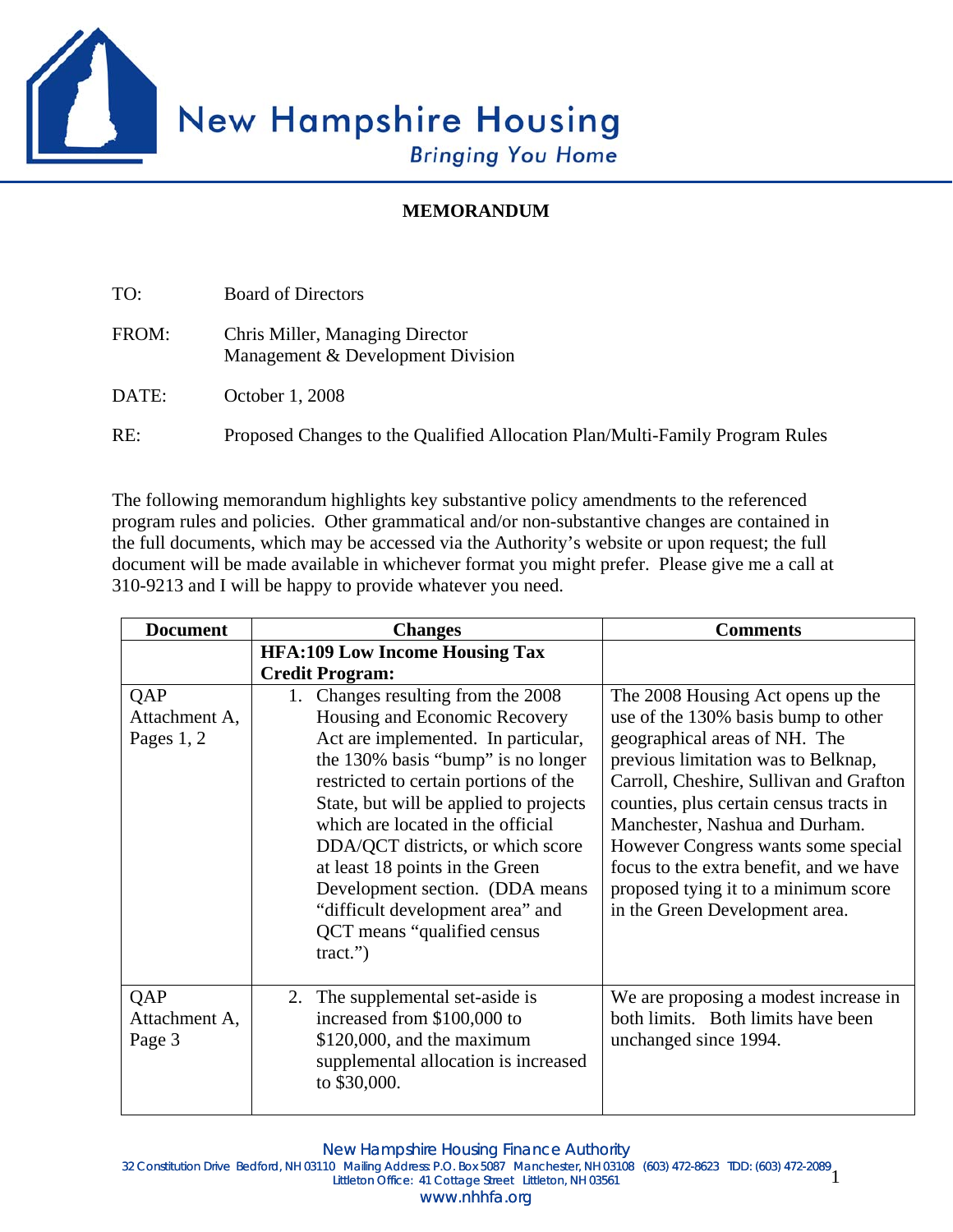| QAP<br>Attachment A,<br>Page 4      | The scoring priority between "new<br>3.<br>construction" versus<br>"acquisition/rehabilitation" is<br>leveled, and the "net new units"<br>concept eliminated. However<br>"preservation" project (e.g. expiring<br>Section 8, Rural Development 515<br>program) funding using the 9%<br>credit is expressly prohibited.                                          | Reflects a perceived lower need for net<br>new units in the marketplace. It is also<br>an effort to make resources available to<br>buildings in need of significant<br>renovations, including energy<br>efficiency.                                                                                                                                                                                                                                                                                                                         |
|-------------------------------------|-----------------------------------------------------------------------------------------------------------------------------------------------------------------------------------------------------------------------------------------------------------------------------------------------------------------------------------------------------------------|---------------------------------------------------------------------------------------------------------------------------------------------------------------------------------------------------------------------------------------------------------------------------------------------------------------------------------------------------------------------------------------------------------------------------------------------------------------------------------------------------------------------------------------------|
| QAP<br>Attachment A,<br>Page 5      | 4. The maximum project allocation is<br>increased to \$600,000.                                                                                                                                                                                                                                                                                                 | We are generally indexing this number<br>to actual costs.                                                                                                                                                                                                                                                                                                                                                                                                                                                                                   |
| QAP<br>Attachment A,<br>Page 6      | 5. Maximum project (\$275,000 per<br>unit) cost limits and maximum<br><b>Authority LIHTC and Capital</b><br>Subsidy limits (\$200,000 combined<br>equity/capital subsidy) are<br>established.                                                                                                                                                                   | Sets explicit cost limits and Authority<br>resource limits so that potential<br>misunderstandings are eliminated.                                                                                                                                                                                                                                                                                                                                                                                                                           |
| QAP<br>Attachment A,<br>Page 7      | 6. Higher capital subsidy levels (lesser<br>of \$45,000 per unit or \$1.2 million)<br>are established to offset an expected<br>significant decrease in tax credit<br>equity yields.                                                                                                                                                                             | The goal is to keep LIHTC proposed<br>projects financially feasible, despite<br>dramatic changes in world financial<br>markets.                                                                                                                                                                                                                                                                                                                                                                                                             |
| QAP<br>Attachment A,<br>Page 8      | 7. The QAP's bedroom type (i.e. two-<br>bedroom, three-bedroom) scoring is<br>further reduced to let market<br>demand structure projects, rather<br>than QAP point incentives. The<br>three-bedroom scoring points are<br>eliminated entirely and the two-<br>bedroom minimum reduced.<br>However the points given for family<br>housing overall are increased. | Reflects feedback that three-bedroom<br>units are in lesser demand in the<br>marketplace. The measure is also in<br>keeping with the philosophy that<br>project designs should be market<br>driven rather than funding driven.                                                                                                                                                                                                                                                                                                              |
| QAP<br>Attachment A,<br>Pages 9, 10 | The location scoring points for<br>8.<br>family housing are eliminated (i.e.<br>no location preference). The<br>location scoring penalty is increased<br>for senior projects located in towns<br>with no recent affordable family<br>housing.                                                                                                                   | Despite many years of trying to<br>identify those parts of the state that<br>have some higher priority for<br>affordable rental housing, and<br>developing a scoring system to reflect<br>that priority, we have decided that it is<br>too marginal an effort. The policy of<br>penalizing senior project applications<br>from towns without existing affordable<br>family housing is retained. The Multi-<br>Family Committee proposed that the<br>10 year "look back" for community<br>efforts regarding family housing be<br>eliminated. |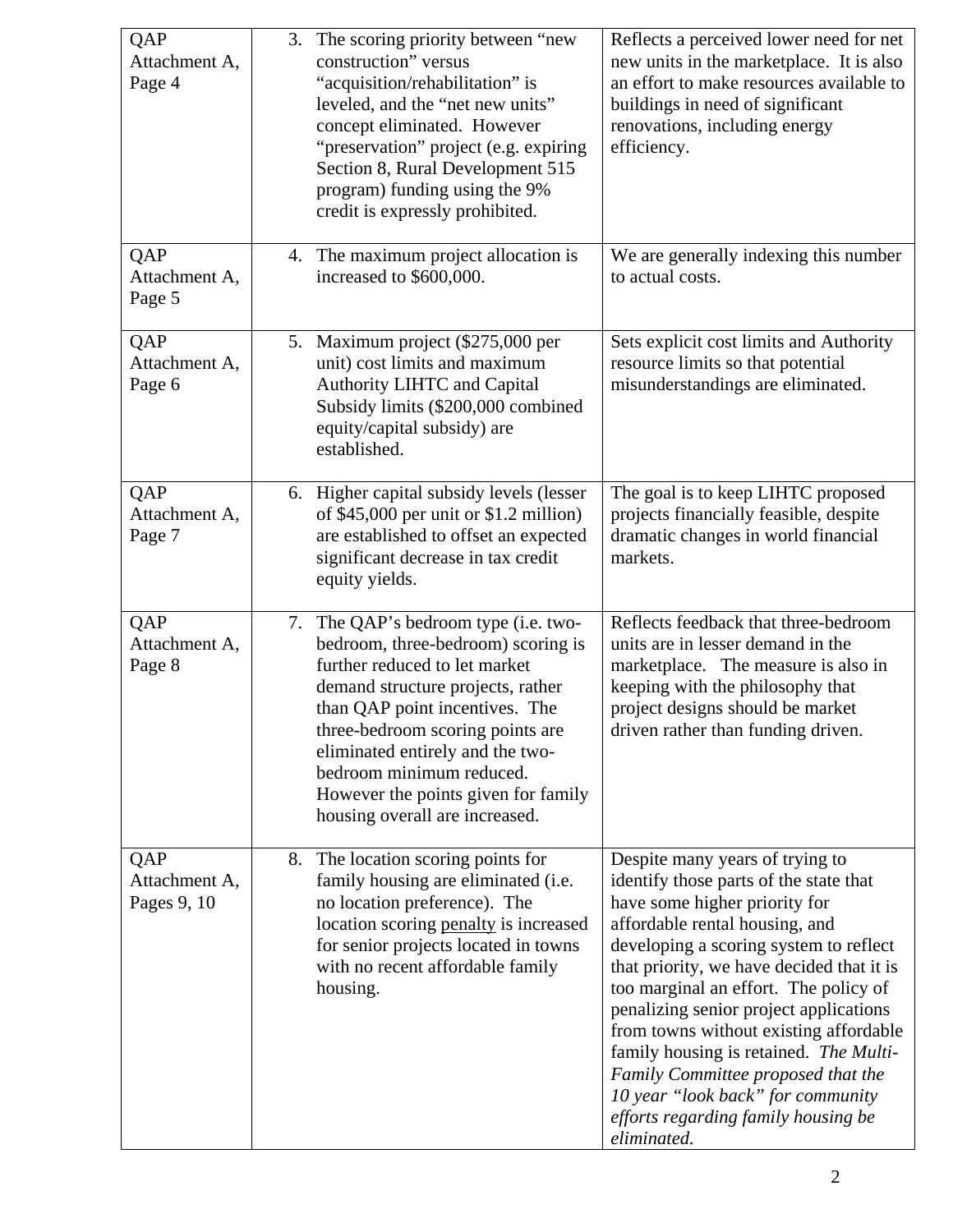| QAP<br>Attachment A,<br>Page 11            | 9. Points are given for projects<br>involving Historic Building<br>renovations that intend to secure<br>federal historic rehabilitation tax                                                                                                                      | The 2008 Housing Act added a<br>requirement that "historic character" be<br>considered in the QAP evaluation<br>process.                                                                                                                                                |
|--------------------------------------------|------------------------------------------------------------------------------------------------------------------------------------------------------------------------------------------------------------------------------------------------------------------|-------------------------------------------------------------------------------------------------------------------------------------------------------------------------------------------------------------------------------------------------------------------------|
| QAP<br>Attachment A,<br>Page 12            | credits.<br>10. Compact development is re-defined<br>(under "green" scoring criteria) to<br>specify that at least 50 percent of the<br>total site is undisturbed, rather than<br>setting a minimum unit density<br>level. Additional points are also<br>awarded. | We are trying to better define a Green<br>Development goal of encouraging<br>compact development. The Multi-<br>Family Committee proposed<br>increasing points for "compact<br>development" from 5 points to 10<br>points.                                              |
| QAP<br>Attachment A,<br>Page 13            | 11. Incentive points are added for<br>projects where tenant smoking will<br>be prohibited in units and indoor<br>spaces.                                                                                                                                         | This idea was generated by Authority<br>staff involved in health and indoor air<br>quality issues, and enjoyed strong<br>support at the QAP public hearing.                                                                                                             |
| QAP<br>Attachment A,<br>Page 14            | $\overline{12}$ . An increase is proposed to the QAP<br>developer fee formula to assure<br>maximum participation by the<br>diverse developer community.                                                                                                          | The goal is to keep a diverse group of<br>developers motivated to participate in<br>the program. Historically we have<br>tried to maintain developer fees at<br>about 9% of total development costs<br>for new construction and significant<br>rehabilitation projects. |
|                                            | <b>HFA:105 HOME Investment Partnership</b><br><b>Program:</b>                                                                                                                                                                                                    |                                                                                                                                                                                                                                                                         |
| <b>HOME</b><br>Attachment B,<br>Page 1     | 1. Provide for higher capital subsidy<br>levels per unit and increase the<br>maximum per project amount to<br>\$700,000 for non-LIHTC funded<br>projects.                                                                                                        | The goal is to keep LIHTC proposed<br>projects financially feasible, despite<br>dramatic changes in world financial<br>markets. Regarding the higher per<br>project limit, we are generally indexing<br>this number to inflation.                                       |
| <b>HOME</b><br>Attachment B,<br>Page 2     | 2. Eliminate \$500 application fee and<br>just require a \$1,000 commitment<br>fee to be paid subsequent to Board<br>Commitment.                                                                                                                                 | Improves a procedural step in the<br>application process.                                                                                                                                                                                                               |
| <b>HOME</b><br>Attachment B,<br>Pages 3-11 | 3. Make edits in the scoring categories<br>to mirror LIHTC program.                                                                                                                                                                                              | We have matched the scoring system<br>in the two programs (HOME and<br>LIHTC) since 2007.                                                                                                                                                                               |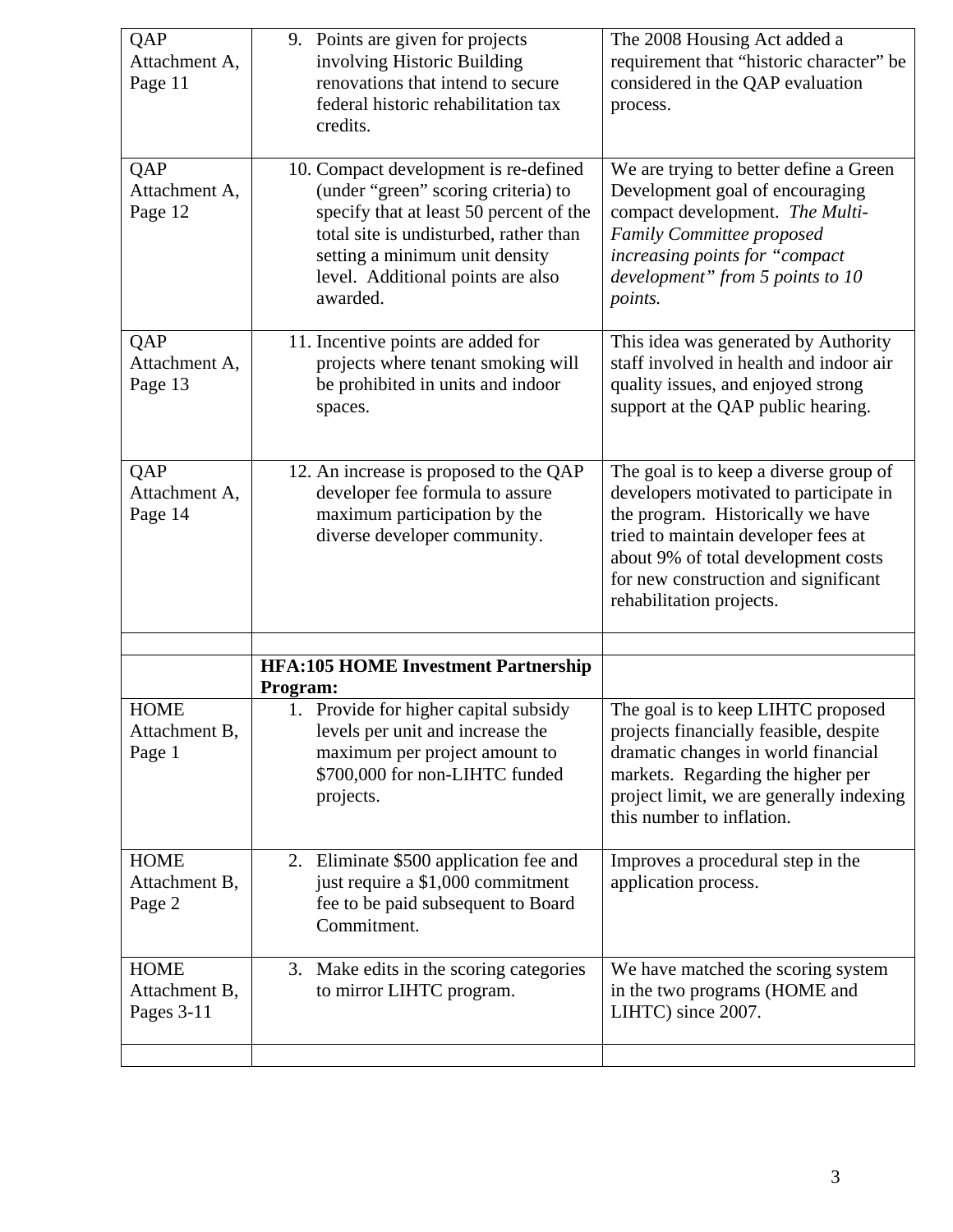|                                                  | <b>HFA:112 Special Needs Housing</b>                                                                                                                                                                                                                                                                                                                                                   |                                                                                                                                                                       |
|--------------------------------------------------|----------------------------------------------------------------------------------------------------------------------------------------------------------------------------------------------------------------------------------------------------------------------------------------------------------------------------------------------------------------------------------------|-----------------------------------------------------------------------------------------------------------------------------------------------------------------------|
|                                                  | Program:                                                                                                                                                                                                                                                                                                                                                                               |                                                                                                                                                                       |
| <b>Special Needs</b><br>Attachment C,<br>Page 1  | 1. Reduce land use restriction<br>requirement from 99-years to longer<br>of 30 years or term of loan.                                                                                                                                                                                                                                                                                  | Many special needs project sponsors<br>have very specialized service programs<br>and client needs. Extremely long<br>restrictions are unrealistic in this<br>context. |
| <b>Special Needs</b><br>Attachment C,<br>Page 2  | 2. Increase the maximum per project<br>amount to \$700,000.                                                                                                                                                                                                                                                                                                                            | We are generally increasing to keep up<br>with actual costs.                                                                                                          |
| <b>Special Needs</b><br>Attachment C,<br>Page 3  | 3.<br><b>Adopt Authority threshold</b><br>requirements.                                                                                                                                                                                                                                                                                                                                | The concept is to make the Authority<br>threshold requirements standard over<br>all the multi-family program areas.                                                   |
|                                                  | <b>HFA:114 Multi-Family Bond Financing</b><br>Program                                                                                                                                                                                                                                                                                                                                  |                                                                                                                                                                       |
| Multi-Family<br>Bond<br>Attachment D,<br>Page 1  | 1. Minor edits to Fees to coincide with<br>other Authority programs                                                                                                                                                                                                                                                                                                                    |                                                                                                                                                                       |
| Multi-Family<br>Bond<br>Attachment D,<br>Page 2  | 2. Clarify maximum interest rate that<br>can be charged that includes FHA<br>risk sharing insurance premium paid<br>by the Authority.                                                                                                                                                                                                                                                  |                                                                                                                                                                       |
|                                                  |                                                                                                                                                                                                                                                                                                                                                                                        |                                                                                                                                                                       |
| Affordable<br>Housing<br>Attachment E,<br>Page 1 | <b>HFA:113 Affordable Housing Program</b><br>1. Minor edits made in the Introduction<br>and Application Process sections<br>removing a separate application time<br>frame for the Affordable Housing<br>Fund and explaining that Affordable<br>Housing Fund funds will generally<br>be combined with other Authority<br>managed funds as part of a larger<br>capital subsidy resource. |                                                                                                                                                                       |
|                                                  | <b>HFA:110 Construction Loan Program</b>                                                                                                                                                                                                                                                                                                                                               |                                                                                                                                                                       |
| Construction<br>Loan<br>Attachment F,<br>Page 1  | 1. Minor edits to existing rules to<br>eliminate reference to New<br>Hampshire Community<br><b>Reinvestment Corporation</b>                                                                                                                                                                                                                                                            |                                                                                                                                                                       |
| Construction<br>Loan<br>Attachment F,<br>Page 2  | Eliminate \$500 application fee and<br>2.<br>require a commitment fee of up to<br>1% of the loan amount to be paid<br>subsequent to Board Commitment                                                                                                                                                                                                                                   | Improves a procedural step in the<br>application process and makes the<br>Authority more competitive in the<br>market relative to fees charged.                       |